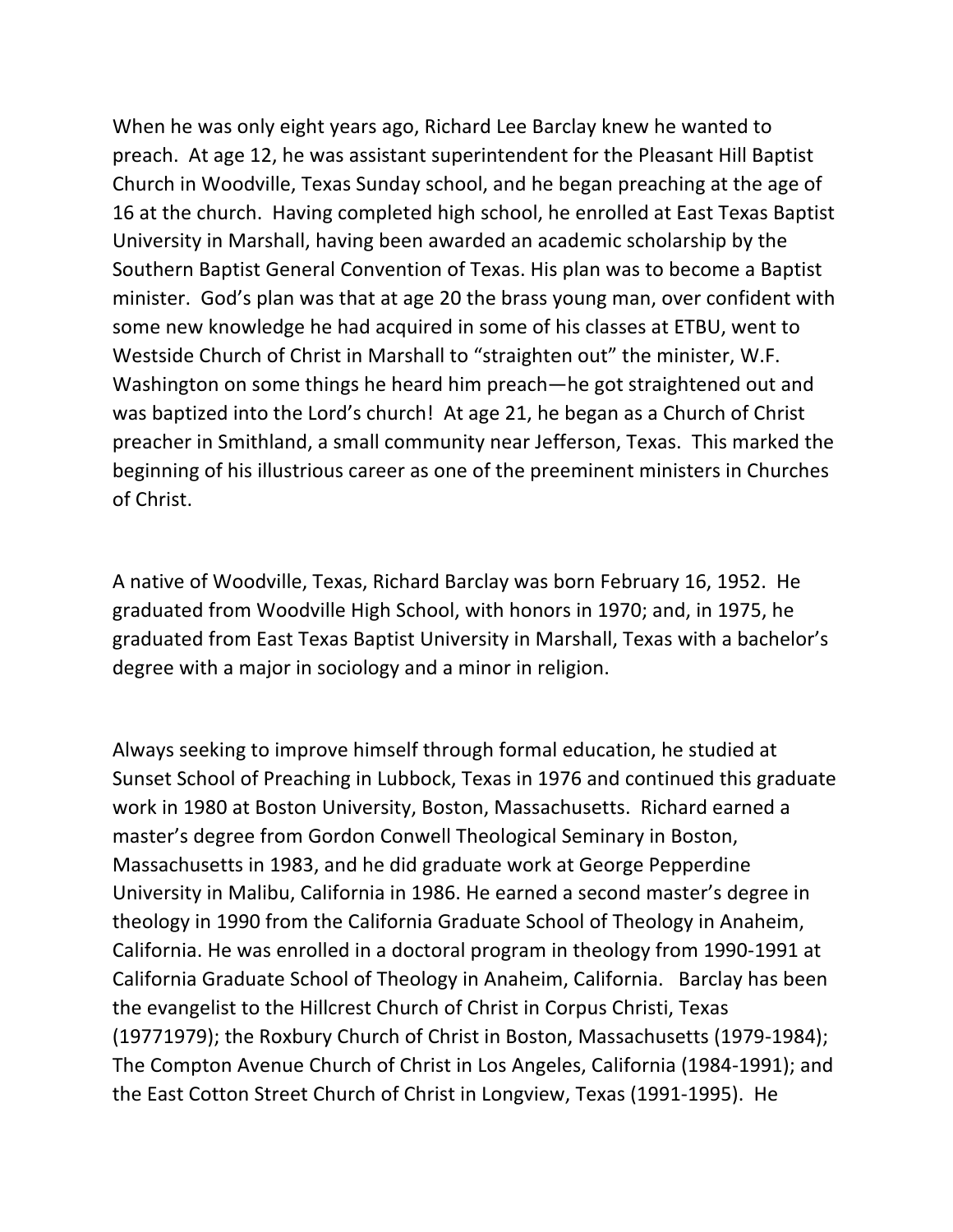served as the evangelist for the Kashmere Gardens Church of Christ in Houston, Texas from 1995 to 2006.

The former senior minister of the Hillcrest Church of Christ in Decatur, Georgia (2006-2017), he led the congregation in a multi-million dollar building additions and renovations. Leading up to the building program, the dynamic minister launched Operation NOTE (New Opportunities To Expand), a capital stewardship campaign to liquidate the church's mortgage. He organized BRICK (Building Resources by Increasing Commitment to the Kingdom), another capital stewardship campaign during which more than \$2 million was raised for the construction of a new auditorium and administrative wing.

Too, he initiated a number of innovative ministries including golf and theatre arts. Also, he was editor-in-chief of the church newsletter, The Hillcrest Herald. Also, while he was minister at the Hillcrest congregation, he co-hosted the 70h Annual Churches of Christ National Lectureship. In addition, at Hillcrest, he organized Remembrance Sunday, a day to celebrate the lives of those who have transitioned.

During his tenure with the Hillcrest Church, the Decatur, Georgia branch of the NAACP recognized him as outstanding pastor in the community.

An avid golfer, he enjoys time on the links—a welcomed break from his demanding schedule; during his time at the Hillcrest Church, he organized an invitational golf tournament that raised money for a scholarship fund. Too, his desire to share the sport with Hillcrest youth led to the formation of a youth golf camp.

He recently answered a call from God to plant a church and is currently growing the Stonecrest Church of Christ in Lithonia, Georgia, with indications of a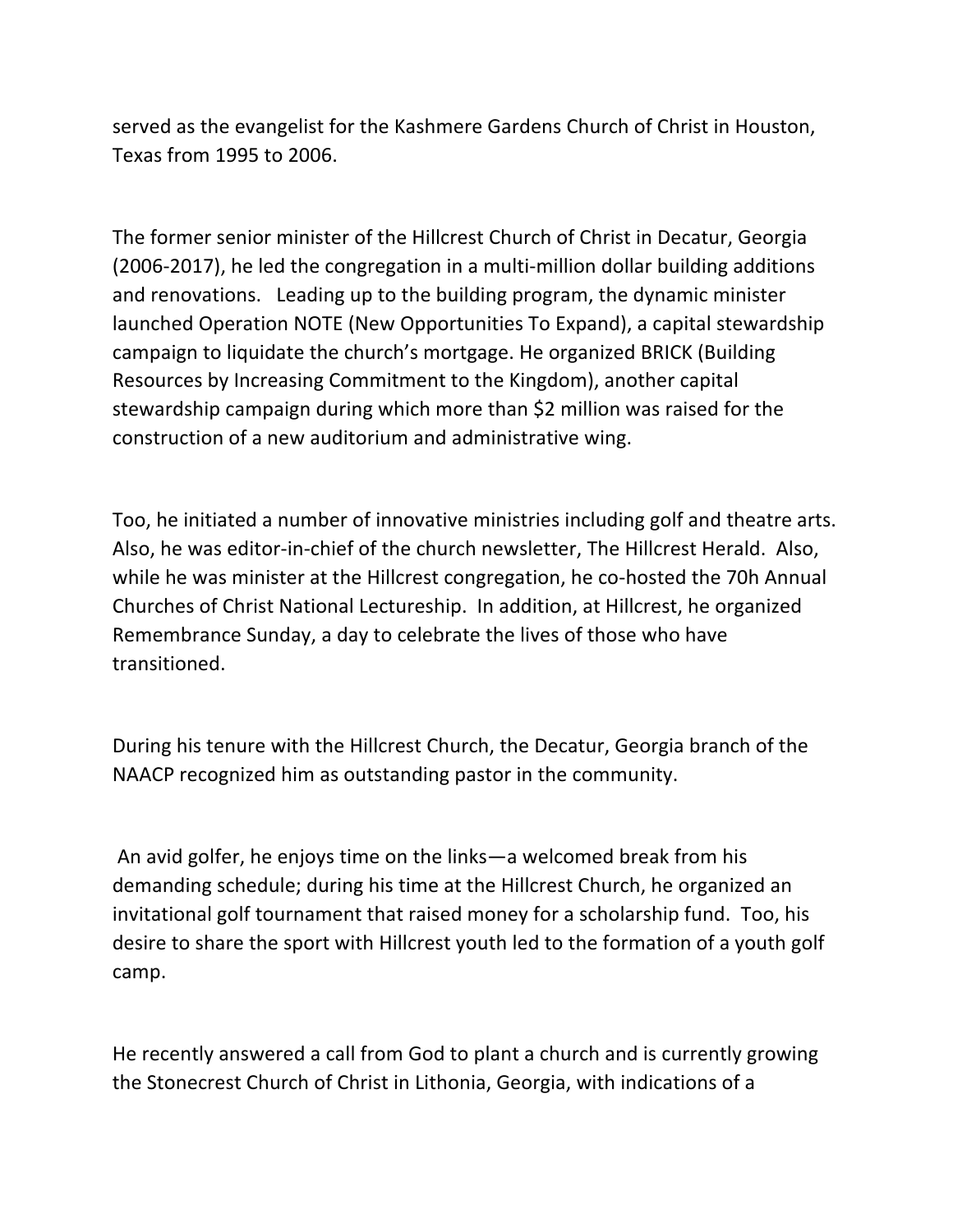successful endeavor demonstrated by an initial gathering of some 250 Christians. He has led to Stonecrest Church to purchase a 45,000 square foot facility located on 12 acres of land in McDonough, Georgia where more than 350 assembled for their opening in October, 2018.

Richard is a nationally known expositor of God's word and has preached and conducted meetings in over 40 states. He was privileged to preach in South Africa and Ethiopia in 1989 and 1994. He is a much sought-after speaker who has spoken at several lectureships and seminars including: Texas State Lectureship, Northeastern Lectureship (keynote address), Florida Evangelism Seminar (keynote address), Southwestern Christian College Lectureship, Abilene Christian University, Pepperdine University in Malibu, California; Houston City-wide Lectureship, Northeastern Youth Conference (keynote address), New England Evangelism Seminar, the National Church Lectureship (keynote addresses), and David Lipscomb University Lectureship (keynote address).

He conducted a very popular radio ministry, "Let The Bible Speak," in Boston, Massachusetts and conducted a television program "Sonshine From Heaven" for the Kashmere Gardens Church of Christ in Houston, Texas. Barclay served as the publicity chairman for the Los Angeles Campaign for Christ which was an annual cooperative effort held in August. A skilled writer, Richard served as a staff writer for the following publications: "Restoration Pulpit," "Watts Times," "Gospel Advocate" and "20th Century Christian." He continues to write for the "Christian Echo," and he was the founding editor of two magazines: "Manna," a family oriented magazine published bi-monthly and "Kerusso," a quarterly publication designed for serious Bible students. He has published two books, Where Your Treasure Is… and Marriage by Design.

Community involvement has been important to Barclay. During his tenure in Longview at the East Cotton congregation, he served on the Longview Branch NAACP Religious Affairs Committee as the chairman, the Gregg County Airport Board, the Board of Directors for the East Texas Literacy Council and the Longview